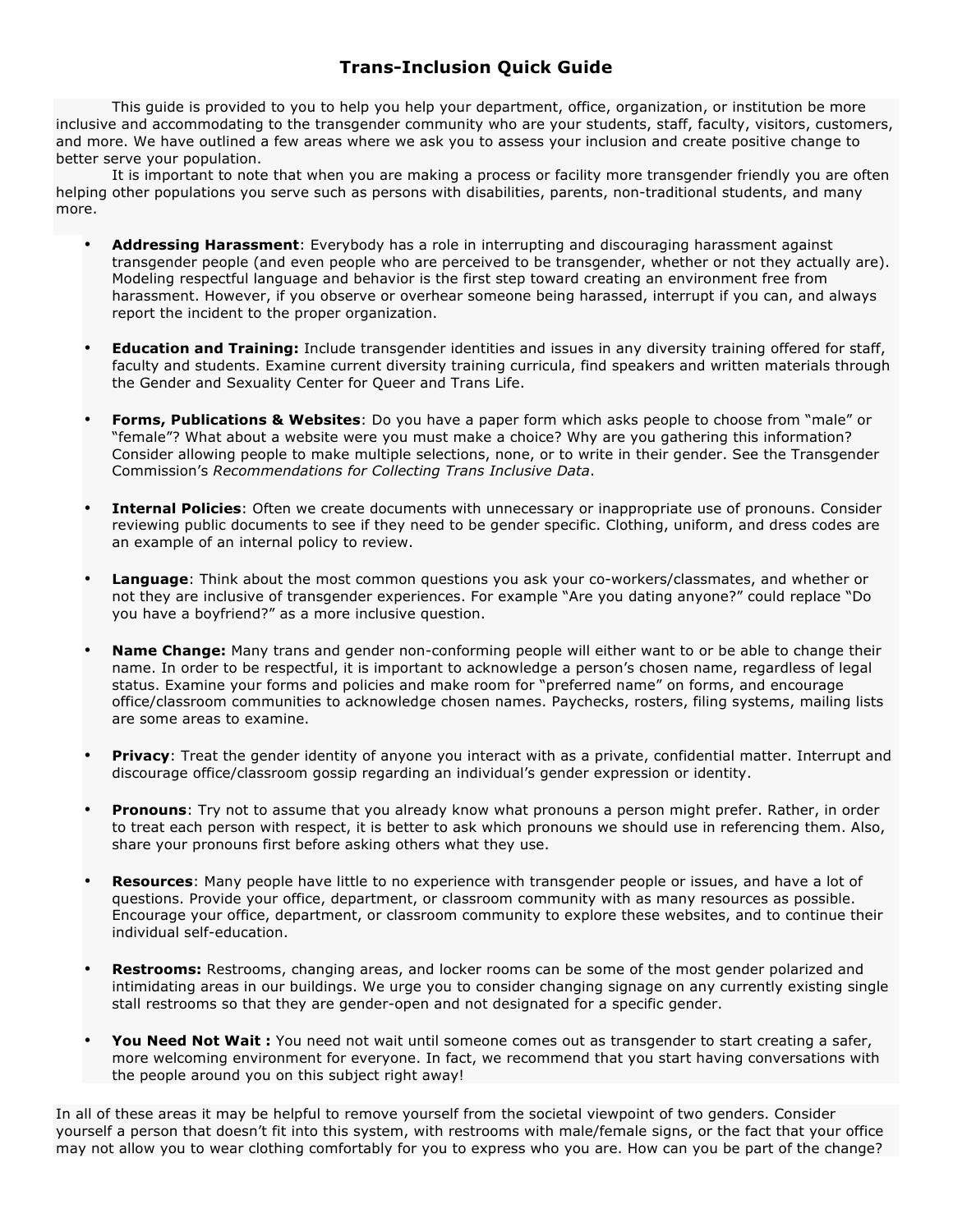*From the University of Minnesota GLBTA Programs Office, Transgender Commission http://glbta.umn.edu/trans/trans.html*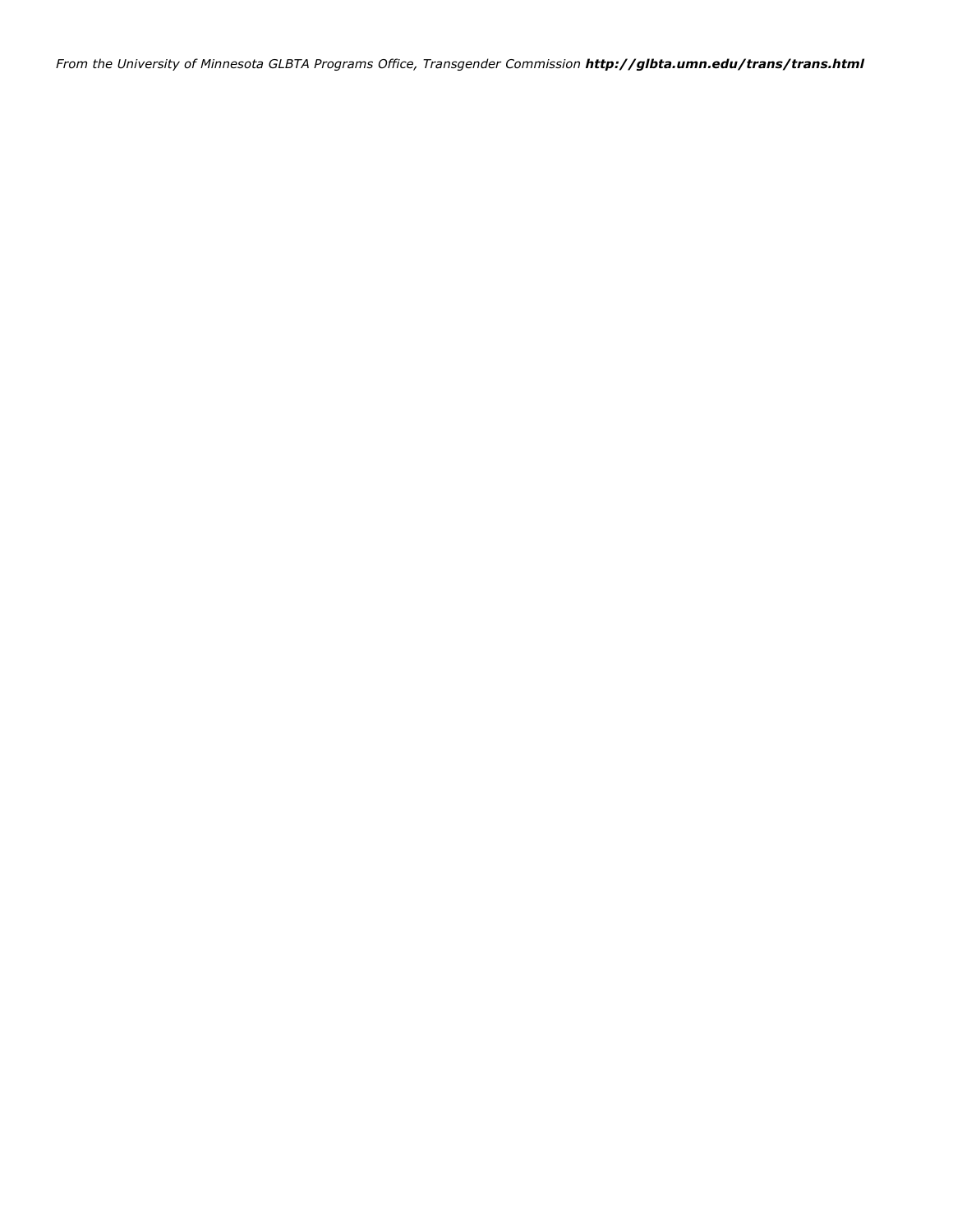# **Being A Trans Ally**

*Transgender* encompasses many different gender presentations and identities. From Male-to-Female and Female-to-Male to Femme Queen, Boi, Female-born man, Transwoman, Tomboy, Butch, Crossdresser, and many more. Many people who may not identify as "transgender" still face discrimination based on their gender expression and for not conforming to traditional gender presentations.

- **Avoid making assumptions about a trans person's sexual orientation.** Gender identity is different than sexual orientation. Being gay doesn't mean you're trans and being trans doesn't mean you're gay. Sexual orientation is about who we're attracted to. Gender identity is about how we see ourselves. Trans people can identify as gay, straight, bisexual, pansexual, asexual, etc.
- **If you don't know what pronouns to use, ask. Politely and respectfully.** Then use that pronoun and encourage others to do so also. Think about sharing your pronoun first – "Hi my name is Kim, I use he/him pronouns, what pronouns do you use?"
- **Confidentiality, Disclosure and "Outing".** Knowing a trans person's status is personal information and up to them to share with others. Gwen Araujo and Brandon Teena were both murdered when others revealed their trans status. Others routinely lose housing, jobs and friends. Do not casually share this information, or "gossip" about a person you know or think is trans.
- **Avoid assuming the path a transperson is on regarding surgeries or hormones.** Affirm the many ways all of us can and do transcend gender boundaries, including the choices some of us make to use medical technology to change our bodies. Some trans people wish to be recognized as their gender of choice without surgery or hormones; some need support and advocacy to get respectful medical care, hormones and/or surgeries. Not to mention that many health care needs of trans folks are denied by health insurance companies and financially inaccessible to many.

### • **Avoid policing public restrooms and locker rooms.**

Recognize that gender variant people may not match the little signs on the restroom dooror your expectations. Encourage businesses and agencies to have gender inclusive restrooms and locker rooms. If appropriate, offer to accompany a trans-person to the bathroom if they would like assistance. Also, call out other's policing of gender in restroom and locker room spaces.

### • **Don't just add the "T" without doing work.**

"LGBT" is now commonplace language to show support for queerness. To be an ally for individuals and communities marginalized due to gender and sexuality, people need to examine their own gender stereotypes and transphobia and be willing to defend trans people and celebrate trans lives.

#### • **Listen to trans voices.**

The best way to be an ally is to listen to trans people themselves. Check out websites, books, organizations and other resources by and for trans and gender non-conforming peol. Talk to trans folks in your community. They are the experts on their own lives!